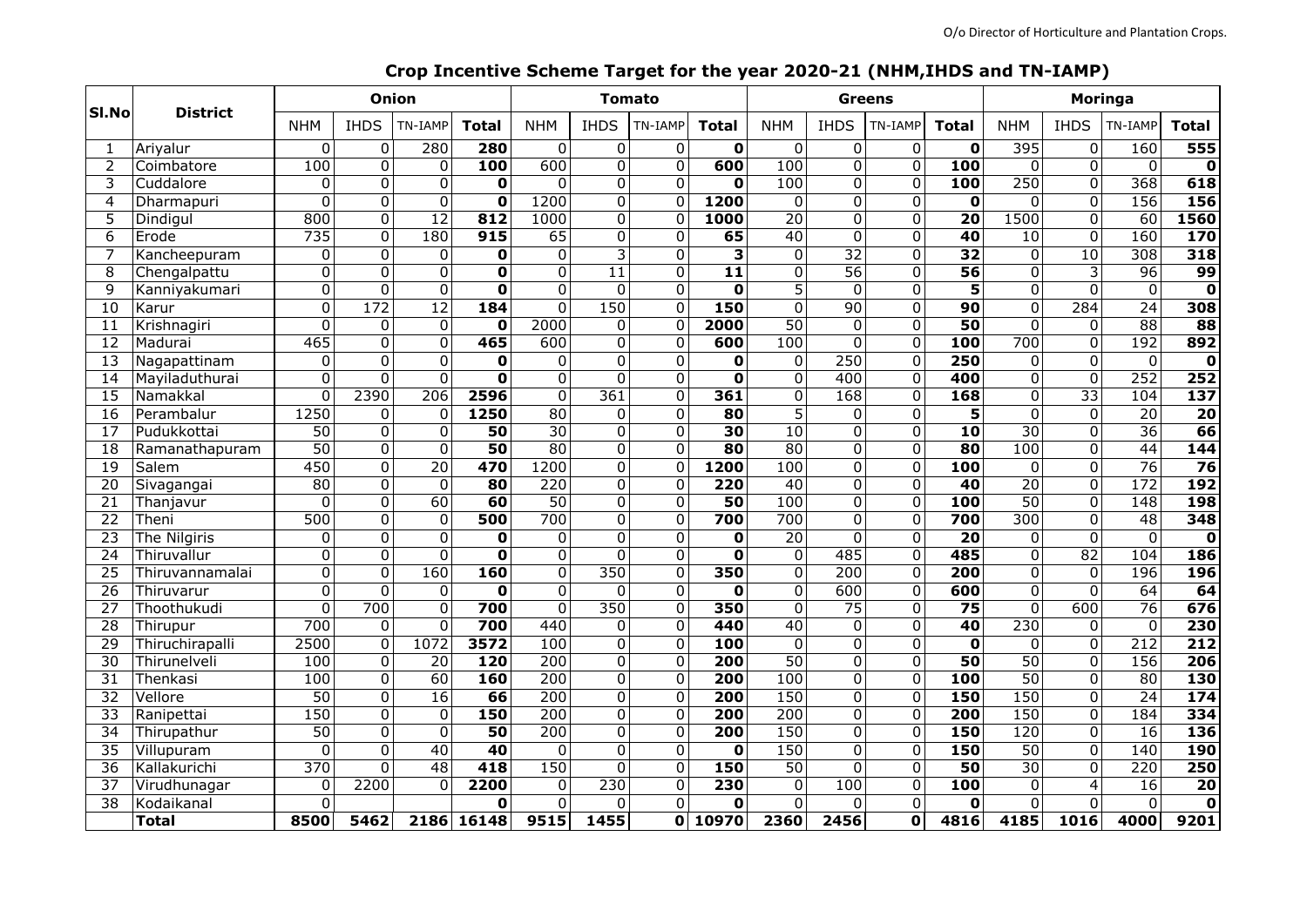#### Ariyalur 2 Coimbatore Cuddalore Dharmapuri Dindigul Erode Kancheepuram 8 Chengalpattu Kanniyakumari 10 Karur Krishnagiri Madurai Nagapattinam 14 Mayiladuthurai Namakkal Perambalur Pudukkottai Ramanathapuram 19 Salem Sivagangai 21 Thanjavur 22 Theni 23 The Nilgiris 24 Thiruvallur Thiruvannamalai Thiruvarur 27 Thoothukudi Thirupur 29 Thiruchirapalli Thirunelveli Thenkasi Vellore Ranipettai Thirupathur Villupuram Kallakurichi Virudhunagar Kodaikanal **Total Sl.No District** <code>NHM | IHDS |TN-IAMP|</code> <code>Total</code>  $\mid$  <code>NHM  $\mid$  <code>IHDS |TN-IAMP|</code> <code>Total</code>  $\mid$  <code>NHM  $\mid$  <code>IHDS |TN-IAMP|</code> <code>Total</code> <code>Total</code></code></code> 0 0 **0** 0 0 0 **0** 0 0 0 **0** 0 0 164 **164** 0 0 **0** 150 0 0 **150** 50 0 0 **50** 240 0 0 **240** 0 0 **0** 0 0 0 **0** 0 0 0 **0** 250 0 620 **870** 0 0 **0** 0 0 0 **0** 0 0 0 **0** 250 0 252 **502** 0 0 **30** 100 0 0 **100** 100 0 0 **100** 100 0 92 **192** 0 0 **0** 0 0 0 **0** 50 0 0 **50** 380 0 228 **608** 0 0 **0** 0 0 0 **0** 0 0 0 **0** 0 334 368 **702** 0 0 **0** 0 0 0 **0** 0 0 0 **0** 0 302 172 **474** 0 0 **0** 0 0 0 **0** 0 0 0 **0** 20 0 0 **20** 0 0 **0** 0 0 0 **0** 0 0 0 **0** 0 275 8 **283** 0 0 **0** 400 0 0 **400** 400 0 0 **400** 150 0 8 **158** 0 0 **0** 0 0 0 **0** 0 0 0 **0** 1400 0 272 **1672** 0 0 **0** 0 0 0 **0** 0 0 0 **0** 0 330 0 **330** 0 0 **0** 0 0 0 **0** 0 0 0 **0** 0 250 508 **758** 0 0 **0** 0 0 0 **0** 0 15 0 **15** 0 264 32 **296** 0 0 **0** 0 0 0 **0** 0 0 0 **0** 20 0 0 **20** 0 0 **0** 0 0 0 **0** 0 0 0 **0** 800 0 52 **852** 0 0 **0** 0 0 0 **0** 0 0 0 **0** 150 0 52 **202** 0 0 **0** 0 0 0 **0** 0 0 0 **0** 1000 0 56 **1056** 0 0 **0** 0 0 0 **0** 0 0 0 **0** 250 0 320 **570** 0 0 **0** 0 0 0 **0** 0 0 0 **0** 300 0 248 **548** 0 0 **0** 0 0 0 **0** 0 0 0 **0** 500 0 150 **650** 0 0 **200** 150 0 0 **150** 260 0 0 **260** 0 0 0 **0** 0 0 **0** 0 0 0 **0** 0 0 0 **0** 0 878 116 **994** 0 0 **0** 0 0 0 **0** 0 0 0 **0** 0 1300 668 **1968** 0 0 **0** 0 0 0 **0** 0 0 0 **0** 0 700 180 **880** 0 0 **0** 0 0 0 **0** 0 0 0 **0** 0 800 80 **880** 0 0 **0** 0 0 0 **0** 40 0 0 **40** 400 0 0 **400** 0 0 **0** 0 0 0 **0** 0 0 0 **0** 100 0 124 **224** 0 0 **0** 0 0 0 **0** 0 0 0 **0** 250 0 316 **566** 0 0 **0** 0 0 0 **0** 0 0 0 **0** 250 0 196 **446** 0 0 **50** 0 0 0 **0** 0 0 0 **0** 0 0 44 **44** 0 0 **100** 0 0 0 **0** 0 0 0 **0** 0 0 224 **224** 0 0 **50** 0 0 0 **0** 0 0 0 **0** 10 0 24 **34** 0 0 **0** 0 0 0 **0** 0 0 0 **0** 350 0 0 **350** 0 0 **0** 0 0 0 **0** 0 0 0 **0** 150 0 76 **226** 0 0 **0** 0 0 0 **0** 0 0 0 **0** 0 427 12 **439** 0 0 **0** 0 0 0 **0** 0 0 0 **0** 0 0 0 **0 0 0 430 800 0 0 800 900 15 0 915 7320 5860 5662 18842 Chowchow Califlower Cabbage Bhendi**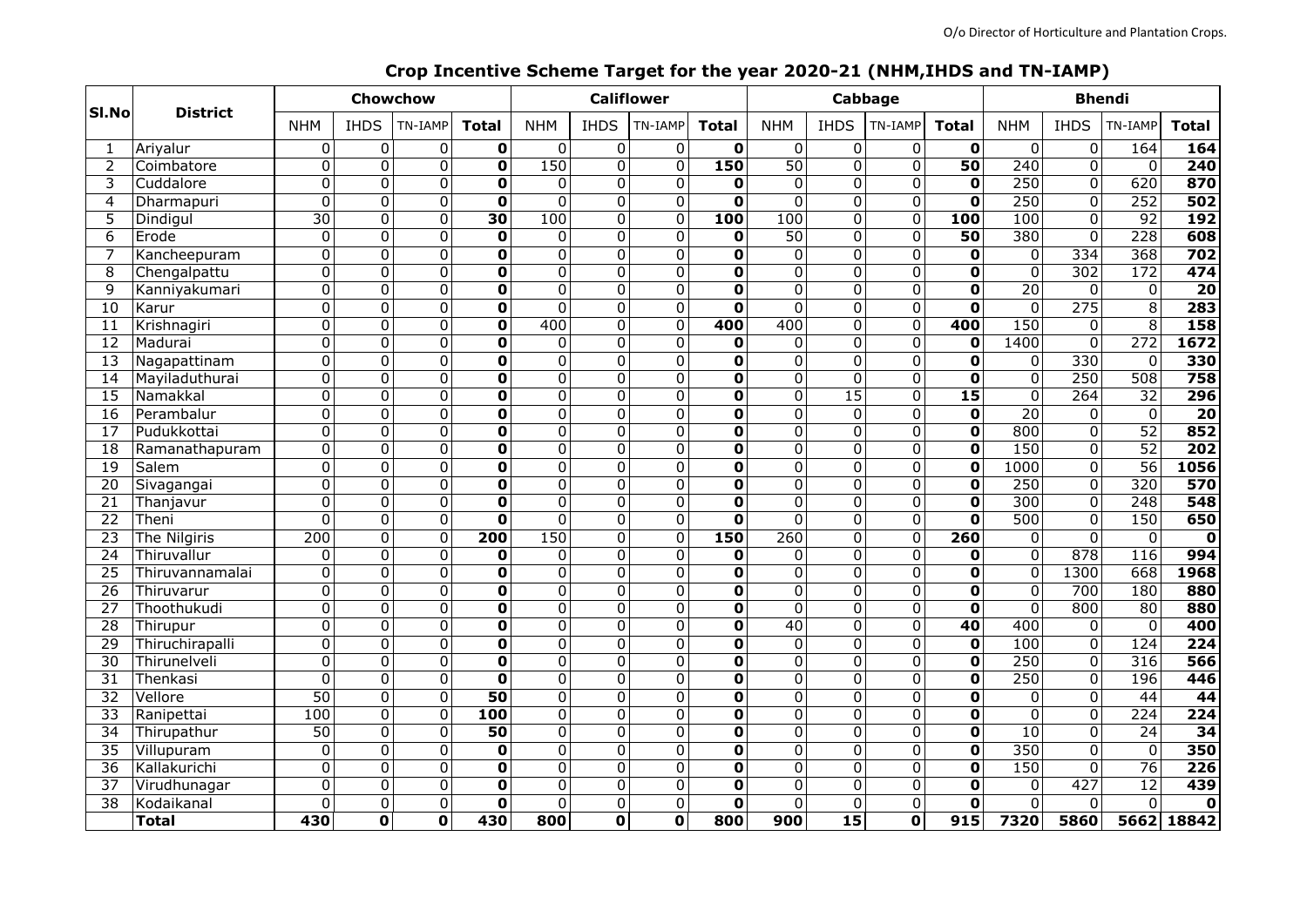| SI.No           | <b>District</b> | <b>Beans</b>    |                 |                |                         | <b>Brinjal</b>   |                  |                  |                  |                  |                 | Lablab         |                         | Gourds           |                  |                         |                         |
|-----------------|-----------------|-----------------|-----------------|----------------|-------------------------|------------------|------------------|------------------|------------------|------------------|-----------------|----------------|-------------------------|------------------|------------------|-------------------------|-------------------------|
|                 |                 | <b>NHM</b>      | <b>IHDS</b>     | TN-IAMP        | <b>Total</b>            | <b>NHM</b>       | <b>IHDS</b>      | TN-IAMP          | Total            | <b>NHM</b>       | <b>IHDS</b>     | TN-IAMP        | <b>Total</b>            | <b>NHM</b>       | <b>IHDS</b>      | TN-IAMP                 | <b>Total</b>            |
|                 | Ariyalur        | 0               | $\Omega$        | $\mathbf{0}$   | $\mathbf 0$             | 316              | 0                | $\mathbf 0$      | 316              | $\mathbf 0$      | 0               | 0              | $\mathbf 0$             | 79               | 0                | 0                       | 79                      |
| $\overline{2}$  | Coimbatore      | $\overline{50}$ | $\overline{0}$  | $\overline{0}$ | $\overline{50}$         | 150              | $\overline{0}$   | $\overline{0}$   | 150              | $\overline{80}$  | $\Omega$        | $\overline{0}$ | $\overline{80}$         | $\overline{300}$ | $\overline{0}$   | $\overline{0}$          | 300                     |
| 3               | Cuddalore       | 0               | $\Omega$        | $\mathbf 0$    | $\mathbf 0$             | 700              | 0                | $\pmb{0}$        | 700              | 0                | $\Omega$        | $\overline{0}$ | $\mathbf 0$             | 700              | 0                | $\overline{0}$          | 700                     |
| 4               | Dharmapuri      | $\Omega$        | $\Omega$        | $\Omega$       | $\mathbf 0$             | $\overline{250}$ | $\Omega$         | $\Omega$         | 250              | $\Omega$         | $\Omega$        | $\overline{0}$ | $\mathbf 0$             | 150              | $\Omega$         | $\overline{56}$         | 206                     |
| 5               | Dindigul        | $\overline{50}$ | $\Omega$        | $\Omega$       | $\overline{50}$         | 350              | $\Omega$         | $\mathbf 0$      | 350              | $\overline{500}$ | $\Omega$        | $\mathbf 0$    | 500                     | 330              | $\Omega$         | 0                       | 330                     |
| 6               | Erode           | 180             | $\Omega$        | $\Omega$       | 180                     | $\overline{55}$  | $\Omega$         | $\mathbf 0$      | $\overline{55}$  | $\overline{45}$  | $\Omega$        | $\overline{0}$ | $\overline{45}$         | 120              | $\Omega$         | 0                       | 120                     |
|                 | Kancheepuram    | $\overline{0}$  | $\Omega$        | $\overline{0}$ | $\mathbf 0$             | $\mathbf 0$      | 342              | $\overline{0}$   | $\overline{342}$ | $\mathbf 0$      | $\Omega$        | $\mathbf 0$    | $\mathbf 0$             | $\mathbf 0$      | $\overline{262}$ | $\overline{0}$          | $\overline{262}$        |
| 8               | Chengalpattu    | $\overline{0}$  | $\Omega$        | $\mathbf 0$    | $\mathbf 0$             | $\overline{0}$   | $\overline{306}$ | $\mathbf 0$      | 306              | $\Omega$         | $\Omega$        | $\overline{0}$ | $\overline{\mathbf{0}}$ | $\overline{0}$   | 388              | $\overline{0}$          | 388                     |
| 9               | Kanniyakumari   | $\overline{0}$  | $\Omega$        | $\mathbf 0$    | $\mathbf 0$             | $\overline{15}$  | $\Omega$         | $\Omega$         | $\overline{15}$  | $\Omega$         | $\Omega$        | $\overline{0}$ | $\mathbf 0$             | $\overline{10}$  | 0                | $\overline{\mathsf{o}}$ | $\overline{10}$         |
| 10              | Karur           | $\Omega$        | $\Omega$        | $\mathbf{0}$   | $\mathbf 0$             | $\Omega$         | 250              | $\mathbf 0$      | $\overline{250}$ | 0                | 190             | $\mathbf 0$    | 190                     | $\overline{0}$   | 400              | $\overline{0}$          | 400                     |
| 11              | Krishnagiri     | 400             | $\Omega$        | $\overline{0}$ | 400                     | $\overline{300}$ | $\mathbf 0$      | $\overline{0}$   | 300              | $\mathbf 0$      | $\Omega$        | $\overline{0}$ | $\mathbf 0$             | 100              | $\mathbf 0$      | $\overline{\mathsf{o}}$ | 100                     |
| 12              | Madurai         | 5               | $\Omega$        | $\mathbf 0$    | 5                       | $\overline{600}$ | 0                | $\boldsymbol{0}$ | 600              | $\overline{50}$  | $\Omega$        | $\mathbf 0$    | $\overline{50}$         | 80               | $\mathbf 0$      | $\overline{0}$          | 80                      |
| 13              | Nagapattinam    | $\overline{0}$  | $\Omega$        | $\Omega$       | 0                       | $\Omega$         | 300              | $\mathbf 0$      | $\overline{300}$ | $\Omega$         | $\Omega$        | $\overline{0}$ | $\mathbf 0$             | $\mathbf 0$      | $\overline{80}$  | $\overline{0}$          | 80                      |
| 14              | Mayiladuthurai  | 0               | $\Omega$        | $\Omega$       | 0                       | 0                | 190              | $\Omega$         | <b>190</b>       | 0                | $\Omega$        | $\overline{0}$ | $\mathbf 0$             | 0                | $\overline{50}$  | 436                     | 486                     |
| 15              | Namakkal        | 0               | $\Omega$        | $\Omega$       | $\mathbf 0$             | $\Omega$         | 290              | $\mathbf 0$      | 290              | $\Omega$         | 65              | $\overline{0}$ | 65                      | $\Omega$         | 250              | $\overline{28}$         | $\overline{278}$        |
| 16              | Perambalur      | $\overline{0}$  | $\Omega$        | $\mathbf 0$    | $\mathbf 0$             | 40               | $\Omega$         | $\overline{0}$   | $\overline{40}$  | $\Omega$         | $\Omega$        | $\mathbf 0$    | $\mathbf 0$             | 100              | $\mathbf 0$      | $\overline{0}$          | 100                     |
| 17              | Pudukkottai     | $\overline{10}$ | $\Omega$        | $\mathbf 0$    | $\overline{10}$         | 700              | $\overline{0}$   | 0                | 700              | 100              | $\Omega$        | $\overline{0}$ | 100                     | $\overline{270}$ | $\overline{0}$   | $\overline{0}$          | 270                     |
| 18              | Ramanathapuram  | $\overline{0}$  | $\Omega$        | $\mathbf 0$    | $\overline{\mathbf{0}}$ | $\overline{50}$  | $\Omega$         | $\Omega$         | $\overline{50}$  | $\Omega$         | $\Omega$        | $\mathbf 0$    | $\mathbf 0$             | $\overline{50}$  | 0                | $\overline{\mathsf{o}}$ | 50                      |
| $\overline{19}$ | Salem           | 0               | $\Omega$        | $\mathbf 0$    | $\mathbf 0$             | 750              | $\Omega$         | $\Omega$         | 750              | 0                | $\Omega$        | $\overline{0}$ | $\mathbf 0$             | $\Omega$         | $\mathbf 0$      | $\mathbf 0$             | $\mathbf 0$             |
| 20              | Sivagangai      | $\overline{0}$  | $\Omega$        | $\mathbf 0$    | $\overline{\mathbf{0}}$ | $\overline{220}$ | 0                | $\overline{0}$   | $\overline{220}$ | 0                | $\Omega$        | $\overline{0}$ | $\overline{\mathbf{0}}$ | 150              | $\overline{0}$   | $\overline{\mathsf{o}}$ | 150                     |
| 21              | Thanjavur       | $\overline{10}$ | $\Omega$        | $\mathbf 0$    | $\overline{10}$         | $\overline{300}$ | 0                | $\overline{0}$   | $\overline{300}$ | $\Omega$         | 0               | $\overline{0}$ | $\mathbf 0$             | 140              | $\mathbf 0$      | 100                     | 240                     |
| 22              | Theni           | $\overline{0}$  | $\Omega$        | $\Omega$       | $\mathbf 0$             | $\overline{500}$ | $\Omega$         | $\mathbf 0$      | 500              | $\overline{300}$ | $\Omega$        | $\overline{0}$ | 300                     | 0                | $\Omega$         | 0                       | $\mathbf 0$             |
| $\overline{23}$ | The Nilgiris    | 225             | $\Omega$        | $\mathbf{0}$   | $\overline{225}$        | 0                | $\Omega$         | $\mathbf{0}$     | $\mathbf 0$      | 0                | $\Omega$        | $\overline{0}$ | $\mathbf 0$             | $\overline{70}$  | $\Omega$         | 0                       | $\overline{70}$         |
| 24              | Thiruvallur     | 0               | $\overline{30}$ | $\mathbf{0}$   | 30                      | $\Omega$         | 857              | $\mathbf 0$      | 857              | $\Omega$         | $\overline{45}$ | $\mathbf 0$    | $\overline{45}$         | $\mathbf 0$      | $\overline{360}$ | $\overline{16}$         | $\frac{1}{376}$         |
| 25              | Thiruvannamalai | $\overline{0}$  | $\mathbf 0$     | $\mathbf 0$    | $\mathbf 0$             | $\mathbf 0$      | 1500             | $\overline{0}$   | 1500             | 0                | $\Omega$        | $\mathbf 0$    | $\mathbf 0$             | $\overline{0}$   | 1300             | $\overline{248}$        | 1548                    |
| $\overline{26}$ | Thiruvarur      | 0               | $\Omega$        | $\mathbf{0}$   | $\mathbf 0$             | $\Omega$         | $\overline{200}$ | $\mathbf 0$      | 200              | $\Omega$         | $\Omega$        | $\overline{0}$ | $\mathbf 0$             | 0                | 500              | 124                     | 624                     |
| 27              | Thoothukudi     | $\overline{0}$  | $\Omega$        | $\mathbf 0$    | $\overline{\mathbf{0}}$ | $\Omega$         | 400              | 0                | 400              | $\Omega$         | 100             | $\overline{0}$ | 100                     | $\overline{0}$   | 600              | $\overline{40}$         | 640                     |
| $\overline{28}$ | Thirupur        | 0               | $\Omega$        | $\mathbf 0$    | 0                       | $\overline{300}$ | $\Omega$         | $\mathbf{0}$     | 300              | $\overline{50}$  | $\Omega$        | $\mathbf 0$    | $\overline{50}$         | $\overline{200}$ | $\mathbf{0}$     | $\mathbf 0$             | $\overline{200}$        |
| 29              | Thiruchirapalli | $\overline{0}$  | $\overline{0}$  | $\mathbf 0$    | $\mathbf 0$             | 200              | 0                | $\pmb{0}$        | 200              | $\mathbf 0$      | $\Omega$        | $\mathbf 0$    | $\mathbf 0$             | 100              | $\mathbf 0$      | $\overline{\mathsf{o}}$ | 100                     |
| 30              | Thirunelveli    | $\overline{0}$  | $\Omega$        | $\mathbf 0$    | $\overline{\mathbf{0}}$ | $\overline{250}$ | 0                | $\overline{0}$   | 250              | $\overline{50}$  | 0               | $\overline{0}$ | $\overline{50}$         | 150              | $\overline{0}$   | $\overline{24}$         | 174                     |
| 31              | Thenkasi        | $\overline{0}$  | $\Omega$        | $\Omega$       | 0                       | 250              | $\Omega$         | $\mathbf 0$      | 250              | $\overline{50}$  | $\Omega$        | $\overline{0}$ | $\overline{50}$         | 100              | $\Omega$         | 0                       | 100                     |
| 32              | Vellore         | 0               | $\Omega$        | $\Omega$       | 0                       | $\Omega$         | 0                | $\Omega$         | $\mathbf 0$      | $\mathbf 0$      | $\Omega$        | $\mathbf 0$    | $\mathbf 0$             | $\Omega$         | $\Omega$         | 0                       | $\pmb{0}$               |
| $\overline{33}$ | Ranipettai      | 0               | $\Omega$        | $\mathbf{0}$   | $\mathbf 0$             | $\mathbf 0$      | $\Omega$         | $\mathbf{0}$     | $\mathbf 0$      | $\Omega$         | 0               | $\mathbf 0$    | $\mathbf 0$             | 0                | $\mathbf{0}$     | 0                       | $\overline{\mathbf{0}}$ |
| 34              | Thirupathur     | 5               | $\mathbf 0$     | $\mathbf 0$    | 5                       | 15               | 0                | $\overline{0}$   | $\overline{15}$  | $\Omega$         | $\Omega$        | $\mathbf 0$    | $\mathbf 0$             | $\mathbf 0$      | $\mathbf 0$      | $\mathbf 0$             | $\mathbf 0$             |
| $\overline{35}$ | Villupuram      | 0               | $\Omega$        | $\Omega$       | 0                       | 150              | $\Omega$         | $\mathbf 0$      | 150              | $\Omega$         | $\Omega$        | $\mathbf 0$    | $\mathbf 0$             | 800              | $\mathbf 0$      | $\overline{128}$        | 928                     |
| 36              | Kallakurichi    | $\overline{0}$  | $\Omega$        | $\mathbf 0$    | 0                       | $\overline{50}$  | $\Omega$         | $\Omega$         | 50               | $\Omega$         | $\Omega$        | $\overline{0}$ | 0                       | 700              | 0                | $\overline{52}$         | 752                     |
| 37              | Virudhunagar    | $\Omega$        | $\Omega$        | $\mathbf{0}$   | $\mathbf 0$             | $\mathbf{0}$     | 250              | $\Omega$         | 250              | $\Omega$         | 289             | $\overline{0}$ | 289                     | 0                | 200              | 0                       | 200                     |
| 38              | Kodaikanal      | 1000            | $\Omega$        | $\mathbf{0}$   | 1000                    | $\pmb{0}$        | $\Omega$         | $\mathbf{0}$     | $\mathbf 0$      | $\Omega$         | $\Omega$        | $\mathbf 0$    | $\mathbf 0$             | $\mathbf 0$      | $\mathbf{0}$     | $\mathbf 0$             | $\mathbf 0$             |
|                 | <b>Total</b>    | 1935            | 30              | O              | 1965                    | 6511             | 4885             |                  | 0 11396          | 1225             | 689             | $\mathbf 0$    | 1914                    | 4699             | 4390             |                         | 1252 10341              |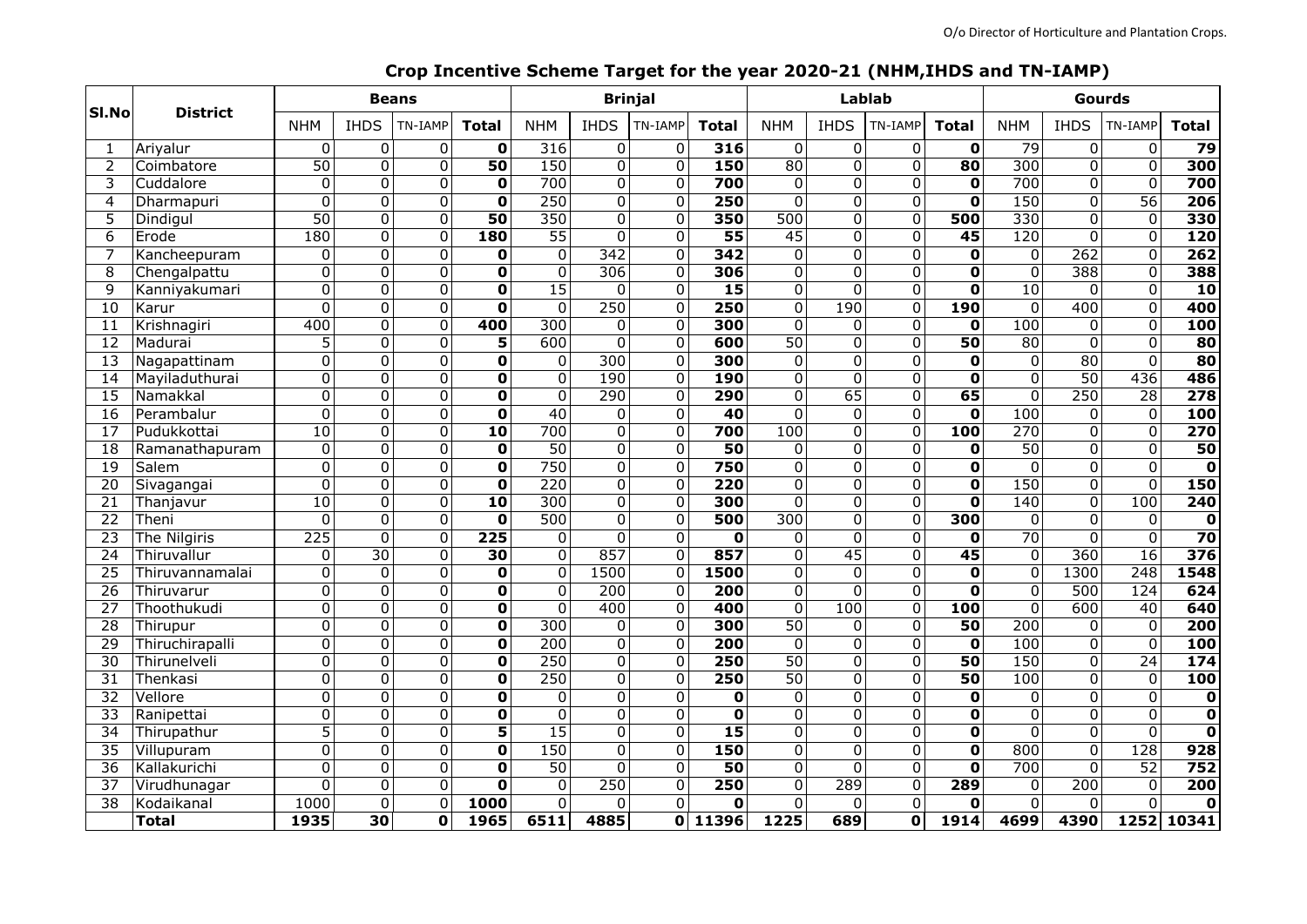| SI.No           | <b>District</b> | <b>Radish</b>   |                         |                 |                         | <b>Beet root</b> |                         |                         |                         |                         |                         | <b>Culster Beasn</b>    |                         | <b>Cucumber</b>         |                         |                 |                         |
|-----------------|-----------------|-----------------|-------------------------|-----------------|-------------------------|------------------|-------------------------|-------------------------|-------------------------|-------------------------|-------------------------|-------------------------|-------------------------|-------------------------|-------------------------|-----------------|-------------------------|
|                 |                 | <b>NHM</b>      | <b>IHDS</b>             | TN-IAMP         | <b>Total</b>            | <b>NHM</b>       | <b>IHDS</b>             | TN-IAMP                 | <b>Total</b>            | <b>NHM</b>              | <b>IHDS</b>             | TN-IAMP                 | <b>Total</b>            | <b>NHM</b>              | <b>IHDS</b>             | TN-IAMP         | <b>Total</b>            |
|                 | Ariyalur        | 0               | 0                       | 0               | $\mathbf 0$             | 0                | $\mathbf 0$             | $\pmb{0}$               | O                       | 0                       | 0                       | 0                       | $\mathbf 0$             | $\mathbf 0$             | $\overline{0}$          | $\pmb{0}$       | 0                       |
| 2               | Coimbatore      | $\overline{80}$ | $\overline{0}$          | $\overline{0}$  | $\overline{80}$         | 100              | $\overline{0}$          | $\overline{0}$          | 100                     | $\overline{0}$          | $\overline{0}$          | $\overline{0}$          | $\overline{\textbf{0}}$ | $\overline{0}$          | $\overline{0}$          | $\overline{0}$  | $\overline{\mathbf{o}}$ |
| 3               | Cuddalore       | 0               | 0                       | $\mathbf 0$     | $\mathbf 0$             | $\mathbf 0$      | $\mathbf 0$             | $\mathbf 0$             | 0                       | $\overline{0}$          | 0                       | $\mathbf 0$             | $\overline{\mathbf{0}}$ | $\overline{0}$          | $\overline{0}$          | $\overline{0}$  | $\overline{\mathbf{0}}$ |
| 4               | Dharmapuri      | 150             | $\overline{0}$          | 40              | <b>190</b>              | $\overline{0}$   | $\mathbf 0$             | $\mathbf 0$             | $\overline{\mathbf{o}}$ | $\overline{0}$          | 0                       | $\mathbf 0$             | $\overline{\mathbf{0}}$ | $\overline{0}$          | $\overline{0}$          | $\overline{0}$  | $\overline{\mathbf{o}}$ |
| 5               | Dindigul        | $\overline{20}$ | 0                       | $\Omega$        | 20                      | 100              | $\mathbf 0$             | $\mathbf 0$             | 100                     | 0                       | 0                       | $\mathbf 0$             | 0                       | $\overline{0}$          | 0                       | $\mathbf 0$     | $\overline{\mathbf{0}}$ |
| 6               | Erode           | 0               | $\Omega$                | $\mathbf 0$     | $\mathbf 0$             | $\overline{20}$  | $\mathbf 0$             | $\mathbf 0$             | $\overline{20}$         | 0                       | $\Omega$                | $\mathbf 0$             | $\overline{\mathbf{0}}$ | $\overline{0}$          | $\overline{0}$          | $\overline{0}$  | $\overline{\mathbf{0}}$ |
|                 | Kancheepuram    | $\overline{0}$  | 0                       | $\mathbf 0$     | $\overline{\mathbf{0}}$ | $\overline{0}$   | $\mathbf 0$             | $\mathbf 0$             | 0                       | $\overline{0}$          | $\overline{15}$         | $\overline{0}$          | $\overline{15}$         | $\overline{0}$          | $\overline{2}$          | $\overline{0}$  | $\overline{\mathbf{2}}$ |
| 8               | Chengalpattu    | $\overline{0}$  | 0                       | $\mathbf 0$     | 0                       | 0                | $\mathbf 0$             | $\mathbf 0$             | $\overline{\mathbf{0}}$ | $\overline{0}$          | $\mathbf 0$             | $\overline{0}$          | $\overline{\mathbf{0}}$ | $\overline{0}$          | $\overline{0}$          | $\overline{0}$  | $\overline{\mathbf{o}}$ |
| 9               | Kanniyakumari   | $\overline{0}$  | $\overline{0}$          | $\overline{0}$  | $\overline{\mathbf{o}}$ | $\overline{0}$   | 0                       | $\mathbf 0$             | $\overline{\mathbf{o}}$ | $\overline{0}$          | $\overline{0}$          | $\overline{0}$          | $\overline{\mathbf{0}}$ | $\overline{0}$          | $\overline{0}$          | $\overline{0}$  | $\overline{\mathbf{o}}$ |
| 10              | Karur           | $\overline{0}$  | $\Omega$                | $\Omega$        | $\overline{\mathbf{0}}$ | $\overline{0}$   | $\Omega$                | 0                       | O                       | $\overline{0}$          | 29                      | $\overline{0}$          | 29                      | $\overline{0}$          | $\overline{0}$          | $\overline{0}$  | $\overline{\mathbf{0}}$ |
| 11              | Krishnagiri     | 100             | $\overline{\mathsf{o}}$ | $\overline{0}$  | $\overline{100}$        | 100              | $\overline{\mathsf{o}}$ | $\overline{0}$          | 100                     | $\overline{0}$          | $\overline{0}$          | 0                       | $\overline{\mathbf{0}}$ | $\overline{0}$          | $\overline{0}$          | $\overline{0}$  | $\overline{\mathbf{0}}$ |
| 12              | Madurai         | 0               | 0                       | $\Omega$        | $\mathbf 0$             | 0                | $\mathbf 0$             | $\Omega$                | O                       | $\mathbf 0$             | $\mathbf 0$             | $\mathbf 0$             | $\overline{\mathbf{0}}$ | $\overline{0}$          | $\overline{0}$          | $\overline{0}$  | $\overline{\mathbf{o}}$ |
| 13              | Nagapattinam    | $\overline{0}$  | $\overline{0}$          | $\Omega$        | $\mathbf 0$             | 0                | $\Omega$                | $\mathbf 0$             | 0                       | $\overline{0}$          | $\overline{10}$         | 0                       | $\overline{10}$         | $\overline{0}$          | $\overline{25}$         | $\overline{0}$  | $\overline{25}$         |
| 14              | Mayiladuthurai  | 0               | $\Omega$                | $\overline{48}$ | 48                      | 0                | 0                       | $\Omega$                | 0                       | $\Omega$                | $\overline{50}$         | 0                       | $\overline{50}$         | $\mathbf 0$             | $\overline{50}$         | $\overline{20}$ | $\overline{70}$         |
| 15              | Namakkal        | 0               | $\overline{30}$         | $\mathbf 0$     | 30                      | 0                | $\overline{2}$          | $\mathbf 0$             | $\overline{\mathbf{2}}$ | $\mathbf 0$             | $\mathbf 0$             | 0                       | $\mathbf 0$             | $\overline{0}$          | $\overline{33}$         | $\mathbf 0$     | $\overline{33}$         |
| 16              | Perambalur      | $\overline{5}$  | $\Omega$                | $\Omega$        | $\overline{\mathbf{5}}$ | 0                | $\mathbf 0$             | $\Omega$                | 0                       | $\mathbf 0$             | 0                       | $\mathbf 0$             | $\overline{\mathbf{0}}$ | $\overline{0}$          | $\overline{0}$          | $\overline{0}$  | $\overline{\mathbf{0}}$ |
| 17              | Pudukkottai     | $\overline{0}$  | $\Omega$                | $\Omega$        | $\mathbf 0$             | 0                | $\Omega$                | $\Omega$                | $\mathbf 0$             | $\Omega$                | $\Omega$                | $\Omega$                | 0                       | $\mathbf 0$             | $\overline{0}$          | $\mathbf 0$     | $\mathbf 0$             |
| 18              | Ramanathapuram  | $\overline{0}$  | 0                       | 0               | 0                       | 0                | $\Omega$                | $\Omega$                | 0                       | 0                       | 0                       | $\Omega$                | $\overline{\mathbf{0}}$ | $\mathbf 0$             | $\overline{0}$          | $\mathbf 0$     | $\overline{\mathbf{0}}$ |
| $\overline{19}$ | Salem           | 0               | $\Omega$                | $\Omega$        | $\mathbf 0$             | 0                | $\mathbf 0$             | $\mathbf 0$             | O                       | 0                       | $\Omega$                | $\mathbf 0$             | $\mathbf 0$             | $\overline{0}$          | $\overline{0}$          | $\overline{0}$  | $\overline{\mathbf{0}}$ |
| $\overline{20}$ | Sivagangai      | $\overline{20}$ | $\overline{\mathsf{o}}$ | $\mathbf 0$     | $\overline{20}$         | $\overline{0}$   | $\overline{0}$          | $\overline{0}$          | $\overline{\mathbf{0}}$ | $\overline{0}$          | $\overline{\mathsf{o}}$ | $\overline{0}$          | $\overline{\mathbf{0}}$ | $\overline{0}$          | $\overline{\mathbf{o}}$ | $\overline{0}$  | $\overline{\mathbf{0}}$ |
| $\overline{21}$ | Thanjavur       | $\overline{50}$ | $\Omega$                | $\overline{60}$ | $\overline{110}$        | $\mathbf 0$      | $\Omega$                | $\mathbf 0$             | O                       | $\overline{0}$          | $\Omega$                | $\mathbf 0$             | $\overline{\mathbf{0}}$ | $\overline{0}$          | $\overline{0}$          | $\overline{0}$  | $\overline{\mathbf{o}}$ |
| 22              | Theni           | 0               | $\Omega$                | $\Omega$        | $\mathbf 0$             | 100              | $\Omega$                | $\mathbf 0$             | 100                     | $\overline{0}$          | $\Omega$                | $\mathbf 0$             | 0                       | $\overline{0}$          | $\overline{0}$          | $\mathbf 0$     | $\overline{\mathbf{0}}$ |
| $\overline{23}$ | The Nilgiris    | 125             | $\Omega$                | $\Omega$        | $\overline{125}$        | $\overline{550}$ | $\Omega$                | $\Omega$                | 550                     | $\Omega$                | $\Omega$                | $\mathbf 0$             | $\overline{\mathbf{o}}$ | $\overline{0}$          | $\overline{0}$          | $\overline{0}$  | $\overline{\mathbf{0}}$ |
| 24              | Thiruvallur     | $\Omega$        | $\overline{13}$         | $\Omega$        | $\overline{13}$         | $\mathbf 0$      | $\Omega$                | $\mathbf 0$             | 0                       | $\overline{0}$          | $\overline{30}$         | $\overline{0}$          | $\overline{30}$         | $\overline{0}$          | $\overline{0}$          | $\overline{0}$  | $\overline{\mathbf{0}}$ |
| $\overline{25}$ | Thiruvannamalai | $\overline{0}$  | 150                     | 60              | $\overline{210}$        | $\mathbf 0$      | $\Omega$                | $\mathbf 0$             | $\overline{\mathbf{0}}$ | $\Omega$                | $\mathbf 0$             | $\overline{0}$          | $\mathbf 0$             | $\overline{0}$          | $\overline{0}$          | $\overline{0}$  | $\overline{\mathbf{0}}$ |
| $\overline{26}$ | Thiruvarur      | 0               | $\Omega$                | $\Omega$        | $\mathbf 0$             | 0                | $\Omega$                | $\Omega$                | O                       | $\Omega$                | $\Omega$                | $\Omega$                | 0                       | $\overline{0}$          | $\overline{0}$          | $\mathbf 0$     | $\overline{\mathbf{o}}$ |
| 27              | Thoothukudi     | 0               | $\Omega$                | $\Omega$        | $\mathbf 0$             | $\Omega$         | $\Omega$                | $\Omega$                | O                       | $\mathbf 0$             | 550                     | $\Omega$                | 550                     | $\overline{0}$          | $\overline{25}$         | $\overline{0}$  | $\overline{25}$         |
| $\overline{28}$ | Thirupur        | 0               | $\Omega$                | $\Omega$        | $\mathbf 0$             | 100              | $\Omega$                | $\mathbf 0$             | $\overline{100}$        | $\mathbf 0$             | $\Omega$                | $\Omega$                | $\mathbf 0$             | $\mathbf 0$             | $\overline{0}$          | $\mathbf 0$     | $\mathbf 0$             |
| $\overline{29}$ | Thiruchirapalli | $\overline{0}$  | $\overline{0}$          | $\mathbf 0$     | $\overline{\mathbf{0}}$ | $\pmb{0}$        | $\Omega$                | $\mathbf 0$             | $\mathbf 0$             | $\overline{0}$          | $\overline{0}$          | $\overline{0}$          | $\overline{\mathbf{0}}$ | $\overline{0}$          | $\overline{\mathbf{o}}$ | $\overline{0}$  | $\overline{\mathbf{0}}$ |
| $\overline{30}$ | Thirunelveli    | $\overline{0}$  | $\overline{0}$          | $\Omega$        | $\overline{\mathbf{0}}$ | $\overline{0}$   | $\overline{0}$          | $\overline{0}$          | $\overline{\mathbf{0}}$ | $\overline{0}$          | $\overline{0}$          | $\Omega$                | $\overline{\textbf{0}}$ | $\overline{0}$          | $\overline{0}$          | $\overline{16}$ | $\overline{16}$         |
| 31              | Thenkasi        | $\overline{0}$  | $\overline{0}$          | 0               | $\mathbf 0$             | 0                | $\mathbf 0$             | $\mathbf 0$             | $\mathbf 0$             | $\overline{0}$          | $\overline{0}$          | $\mathbf 0$             | $\overline{\mathbf{0}}$ | $\overline{0}$          | $\overline{0}$          | $\mathbf 0$     | $\overline{\mathbf{0}}$ |
| $\overline{32}$ | Vellore         | 0               | 0                       | $\Omega$        | $\overline{\mathbf{0}}$ | $\overline{0}$   | $\Omega$                | $\Omega$                | 0                       | 0                       | $\Omega$                | $\mathbf 0$             | $\overline{\mathbf{0}}$ | $\overline{0}$          | $\overline{0}$          | $\overline{0}$  | $\overline{\mathbf{0}}$ |
| $\overline{33}$ | Ranipettai      | $\overline{0}$  | $\overline{0}$          | $\mathbf 0$     | $\overline{\mathbf{0}}$ | $\overline{0}$   | $\overline{0}$          | $\overline{0}$          | $\overline{\mathbf{0}}$ | $\overline{0}$          | $\overline{0}$          | $\overline{0}$          | $\overline{\textbf{0}}$ | $\overline{0}$          | $\overline{0}$          | $\overline{0}$  | $\overline{\mathbf{0}}$ |
| $\overline{34}$ | Thirupathur     | $\overline{0}$  | $\overline{0}$          | $\mathbf 0$     | $\overline{\textbf{0}}$ | $\overline{0}$   | $\mathbf 0$             | $\overline{0}$          | $\overline{\mathbf{0}}$ | $\overline{0}$          | $\overline{0}$          | $\overline{0}$          | $\overline{\mathbf{0}}$ | $\overline{0}$          | $\overline{0}$          | $\overline{0}$  | $\overline{\mathbf{0}}$ |
| $\overline{35}$ | Villupuram      | $\overline{0}$  | $\Omega$                | $\Omega$        | $\overline{\mathbf{0}}$ | 0                | $\Omega$                | $\mathbf 0$             | 0                       | $\overline{0}$          | $\Omega$                | $\overline{0}$          | $\overline{\mathbf{o}}$ | $\overline{0}$          | $\overline{\mathsf{o}}$ | $\overline{0}$  | $\overline{\mathbf{o}}$ |
| $\overline{36}$ | Kallakurichi    | $\overline{0}$  | 0                       | 0               | $\mathbf 0$             | 0                | 0                       | $\mathbf 0$             | 0                       | 0                       | $\Omega$                | $\overline{0}$          | $\overline{\mathbf{0}}$ | $\overline{0}$          | $\overline{0}$          | $\overline{0}$  | $\overline{\mathbf{0}}$ |
| $\overline{37}$ | Virudhunagar    | 0               | 0                       | $\Omega$        | 0                       | $\overline{0}$   | $\mathbf 0$             | $\mathbf 0$             | 0                       | $\mathbf 0$             | $\overline{200}$        | $\mathbf 0$             | $\overline{200}$        | $\overline{0}$          | 100                     | $\overline{0}$  | 100                     |
| $\overline{38}$ | Kodaikanal      | 0               | $\overline{0}$          | $\mathbf 0$     | $\overline{\mathbf{0}}$ | $\overline{0}$   | $\mathbf 0$             | $\mathbf 0$             | 0                       | 0                       | 0                       | $\overline{0}$          | $\mathbf 0$             | $\overline{0}$          | $\overline{0}$          | $\overline{0}$  | $\mathbf 0$             |
|                 | <b>Total</b>    | 550             | 193                     | 208             | 951                     | 1070             | $\overline{\mathbf{2}}$ | $\overline{\textbf{0}}$ | 1072                    | $\overline{\mathbf{0}}$ | 884                     | $\overline{\mathbf{0}}$ | 884                     | $\overline{\textbf{0}}$ | 235                     | $\overline{36}$ | $\overline{271}$        |